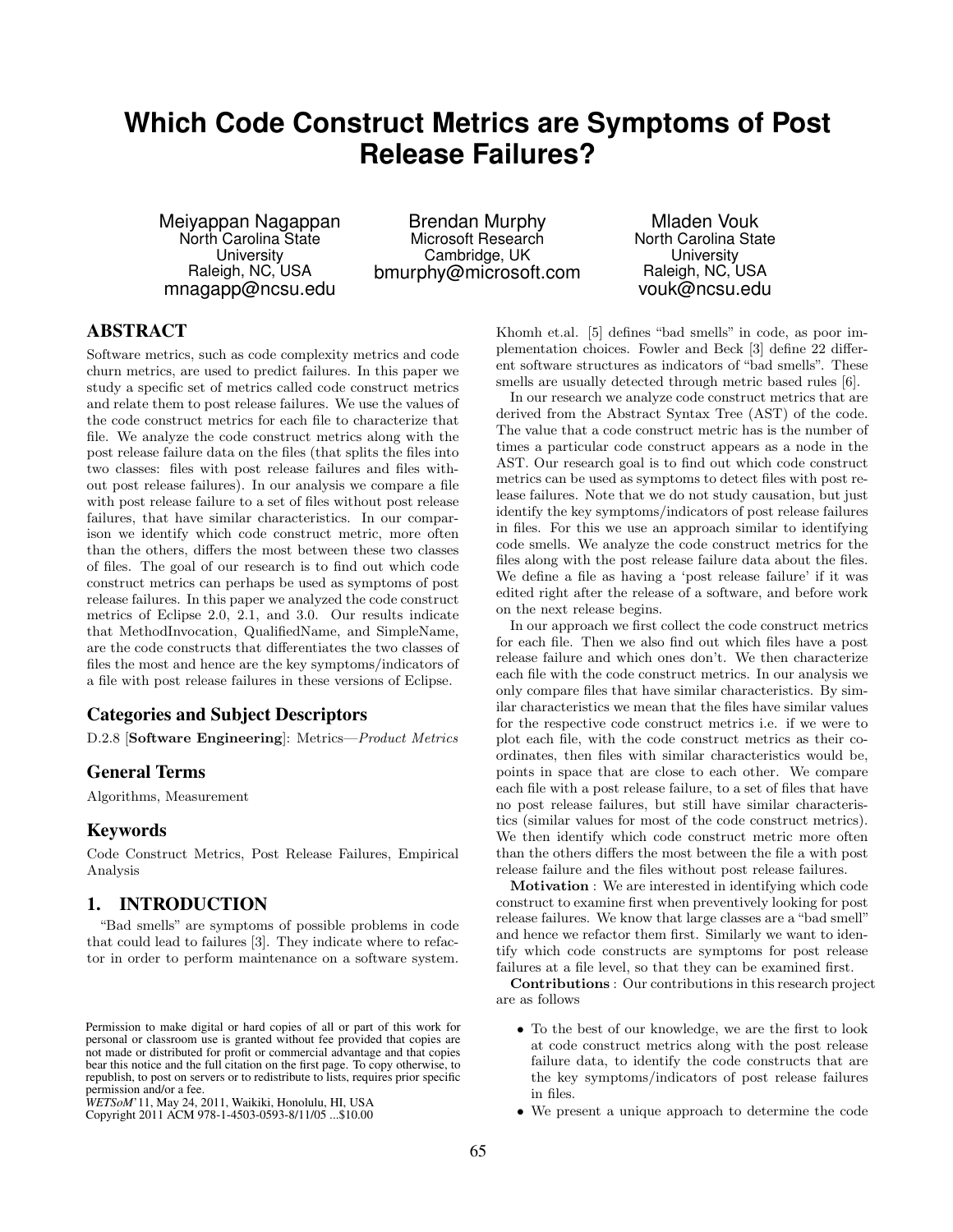constructs that are the key symptoms/indicators of post release failures in files.

• We present initial results for the case study on the Eclipse metrics data set.

# 2. OUR APPROACH

Statistical techniques like correlation and regression are often applied on software metrics in order to describe and predict defects and failures. In statistical modeling, the first step is to identify the subset of metrics that are the best predictors. Usually a correlation technique or principal component analysis or stepwise regression are used. On the other hand a classification algorithm like Support Vector Machines (SVM), determines which metrics can predict the failures best, during the training phase. If the prediction is good then we can infer that the chosen metrics may be good indicators of future failures. We can effect a similar metric selection to identify which subset of the code construct metrics might best predict the post release failures. But the problem in using these techniques is that we are analyzing post release failures at file level. Since the difference in the number of files without post release failures and files with post release failures can be great, the prediction/classification algorithms have a high precision but poor recall rate [7], i.e. they are not able find files with post release failures accurately. Therefore we cannot use these methods to identify which code constructs might be symptomatic of post release failures.

In our approach, use a modified version of the SVM training approach. In the supervised learning step of SVM, we provide as input a set of marked examples with values for all metric dimensions. The marking signifies which of the two possible classes each example belongs to. The SVM training algorithm builds a SVM model that determines which class a new example (with values for all the dimensions) belongs to. In a SVM model, each example in the input (in our case, a file) is a point in a multidimensional space. The points in the multidimensional space of the model are mapped so that the examples of each category (failure and non-failure) are as far as possible. Then when we examine a new example, it is simply plotted in this space and depending on which group of points it is closest to, the prediction of which class it belongs to is made.

We use the same multidimensional space view. If we are collecting M code construct metrics about each file, then our space is an M-Dimensional space. In our space, each dimension is a particular code construct metric. Then each point in the space is a particular file. The mth code construct metric of a file is the mth coordinate of the point in the M-Dimensional space. For each of these points that represent a file with no post release failure, we determine the S closest points that represent files with no post release failures. This is where we differ from the SVM training algorithm. We don't consider all the points at the same time. Then we compare the metric value of the file with post release failure with each of the S closest files with no post release failures. We determine which metric differs the most and sort them in descending order of difference value to determine which metrics can help in differentiating a file with post release failure from a file without a post release failure.

Thus we examine each file with a post release failure and compare it only against the files with no post release failures that are the closest. We do this because we want to compare the metrics of similar files. Files that are close to each other in the M-dimensional space are files with similar coordinate values in their respective dimensions (in this case metric values). Thus we hypothesize that the metrics that differs the most are the likely symptoms of the post release failures since the other metrics are similar in value between the two classes of files. Since the absolute values of some metrics are much greater than the absolute values of others, this can influence the results when we are calculating difference in their values. Therefore we first need to normalize the metrics with respect to each file. Below is a formal description of how we determine and rank the code constructs that would indicate a post release failure.

- 1. Collect the M code construct metrics about the N files we are examining, and normalize them with respect to each file. Normalized code construct metric = (Actual code construct metric value for a file)/(Sum of all the code construct metric values for that file). Now plot the normalized values in an M-Dimensional space.
- 2. We mark each point as a file with post release failure or a file without post release failures. If we have  $N$ files, and  $k$  of them have post release failures, then let  $l = N - k$  be the number of files without post release failures.
- 3. For each file  $k_i$ , of the k files with post release failures, do:
	- (a) Calculate the distance from  $k_i$  to each of the l files with no post release failures. Distance between  $k_i$ , the i<sup>th</sup> file with post release failures and  $l_j$ ,  $j<sup>th</sup>$  file with no post release failure is,  $d_{ij} = \sqrt{(m_{j1} - m_{i1})^2 + ... + (m_{jM} - m_{iM})^2}$ where  $m_{ix}$  is the  $x^{th}$  code construct metric of the  $i^{th}$  file with post release failures, and  $m_{jx}$  is the  $x^{th}$  code construct metric of the  $j^{th}$  file with no post release failures.
	- (b) Determine the  $S$  closest points of the set of points l, that represent files with no post release failures to the point  $k_i$ , that represents the  $i^{th}$  file with post release failures.
	- (c) Calculate the difference in each of the M code construct metric values between each of the S files and the file  $k_i$ . This is the distance between each of the S points and the point  $k_i$  along each of the M-dimensions.
	- (d) Determine the top  $R$  metric differences (distance along the corresponding axis), for each (file with no post release failure, file with post release failure) pair. Note that we calculate this only for the S closest files to the point  $k_i$ .
- 4. Thus the top R code construct metric differences for each of the  $k$  files with post release failures and its  $S$ neighbors are calculated.
- 5. Now count how many times each metric is in the ranks 1..R
- 6. For each of the ranks,  $R_i$ , with  $1 \leq i \leq R$ , we determine the code construct metrics with the top 5 frequencies.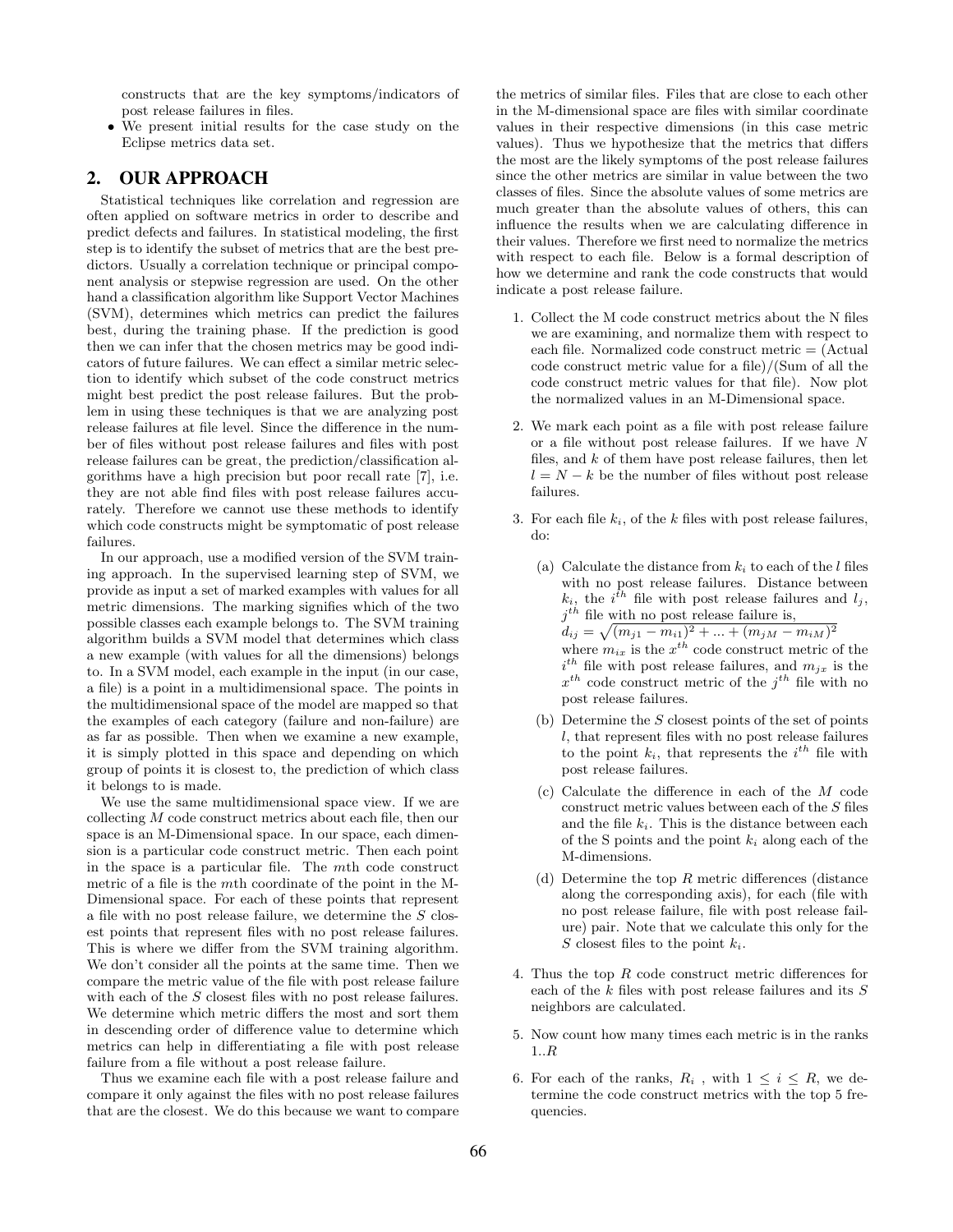7. We then conjecture that these metrics are the most likely causes of the post release failures as more often than others they are the metrics that differ the most between files with post release failures and files with no post release failures.

### 3. RESULTS AND DISCUSSION

We analyzed the code construct metrics of Eclipse 2.0, 2.1, and 3.0 collected by Zimmermann et.al. [7]. In their dataset they had collected a total of 200 metrics about each file in the 3 versions of Eclipse IDE. The first 2 of those metrics were how many pre-release and post release failures were there for each file. They calculated post release by identifying if the file was edited right after the release before, work for the next release began. The assumption is that in this time window, any changes made to the code is to fix post release failure. Thus they can keep track of how many post release failures were fixed in each file. We just need the information if a file had a post release failure or not. The next 31 metrics were code complexity metrics. We did not analyze them. The next 82 metrics collected about each file is the code construct metrics. This was collected by mining the Abstract Syntax Tree (AST) of the code. Each construct is a node in the AST. Thus they increment the count of a specific code construct if the node is present in the AST of that file. The next metric has the total number of nodes in the AST of a file. The next and last 82 metrics are the normalized values of the 82 code construct metrics. The normalization was done with the total number of nodes in the AST of file as a reference.

We then applied our approach to the 3 Eclipse datasets. The values of the parameters are  $M = 82$  (since there were 82 code construct metrics),  $S = 12$  (we examined 12 files with no post release failures in the neighborhood of each file with a post release failure), and  $R = 10$  (we extracted the top 10 metrics of each file with post release failures that were the most different when compared to the each of the S files with no post release failures in he neighborhood). The higher the value of S, the more files in the neighborhood we would compare. In our case there was no difference in the results when S was 12 or more. Hence we just report the results for  $S = 12$ . The total number of files in Eclipse versions 2.0, 2.1, and 3.0 are 6729, 7888, 10593 respectively. The number of files with post release failure in Eclipse versions 2.0, 2.1, and 3.0 are 975, 854, 1568 respectively. We also record the frequency of each metric in each of the R ranks and sort them in descending order.

In Table. 1, Table. 2, Table. 3, we present the results for Eclipse version 2.0, 2.1, and 3.0 respectively. Each table has 3 sets of results. One each for ranks 1, 2, and 3. By Rank 1, we mean that those metrics had the greatest difference when files with post release failures and the files without post release failures in the neighborhood were compared. Rank 2 are the metrics with the second most distance and so on. We report the metrics that have the top 5 frequencies descending order for each rank. We collect the frequencies of each metric in each rank. If we were to sum up the frequencies in each rank, the total would be equal to the product of the number of files with post release failures and the number of files without post release failures we examine in the neighborhood  $(S)$ . In our case as we said earlier S was 12. Although we collect the information about the top 10 ranks  $(R = 10)$ ,

we report the results only for the top 3 ranks due to space constraints in the paper.

From Table. 1 we can see that NORM\_MethodInvocation was in rank 1, 1021 times. It was also the highest frequency in ranks 2 and 3 too. This is the code construct that involves a function call. From Table. 2 we can see that NORM QualifiedName, and NORM SimpleName are alternatingly the highest and second highest frequency metrics in ranks 1 and 2 respectively. In Table. 3 we can see similar results for Eclipse 3.0.

We also looked at what metrics were never in the top 10 ranks at all in order to find the code constructs that were least likely to be the symptoms a post release failure. We wanted to do this to see if these were indeed, code constructs which we don't expect to be symptoms of a failure. Some of these code constructs are:  $NORM\_LineComment$ , NORM BlockComment, NORM T agElement,

 $NORM\_TextElement$ ,  $NORM\_Enum Declaration$ ,

NORM NormalAnnotation, NORM MarkerAnnotation, and  $NORM\_SingleMemberAnnotation$ . As we can see comments, Enums and annotations are all the least likely code constructs to be symptoms of post release failures. This is something we expect from these code constructs.

The actual explanation of what each of the code construct metrics (both the ones that are most likely and least likely to cause post release failures) in the three tables and the above discussion, stand for can be determined from the documentation for Eclipse AST.

# 4. RELATED WORK

There has been extensive research in finding out the exact reason for post release failure. These techniques include but are not limited to debugging using run time monitoring [1], statistical debugging via path profiling [2], or stack traces [4]. These are but a small subset of the techniques to determine the root cause of failures.

Fowler and Beck in the chapter on 'Code Smells' [3], describe the different code structures that are indicative of bad smells in code. A bad smell in the code does not require that it be refactored, but just that someone should take a look at that particular code structure. On similar lines we want to identify which code constructs should software engineers take an extra look at and use with caution. To the best of our knowledge, we are the first to look at code construct metrics and post release failure data to find which code construct will be a more likely symptom to files that have post release failure.

## 5. CONCLUSIONS AND FUTURE WORK

Metrics are often used to predict defects and post release failures in software. In our research we use the information about which files had post release failures and which files didn't have post release failures along with code construct metrics to determine which code constructs were symptoms to files with post release failures. Since the number of files with post release failures was much smaller than the number of files that did not have post release failures we couldn't use normal statistical techniques such as correlation or regression. We proposed a new approach which is a modification of the SVM training algorithm. We compare files that are similar by examining files with post release failures with the files with no post release failures in the neighborhood only.